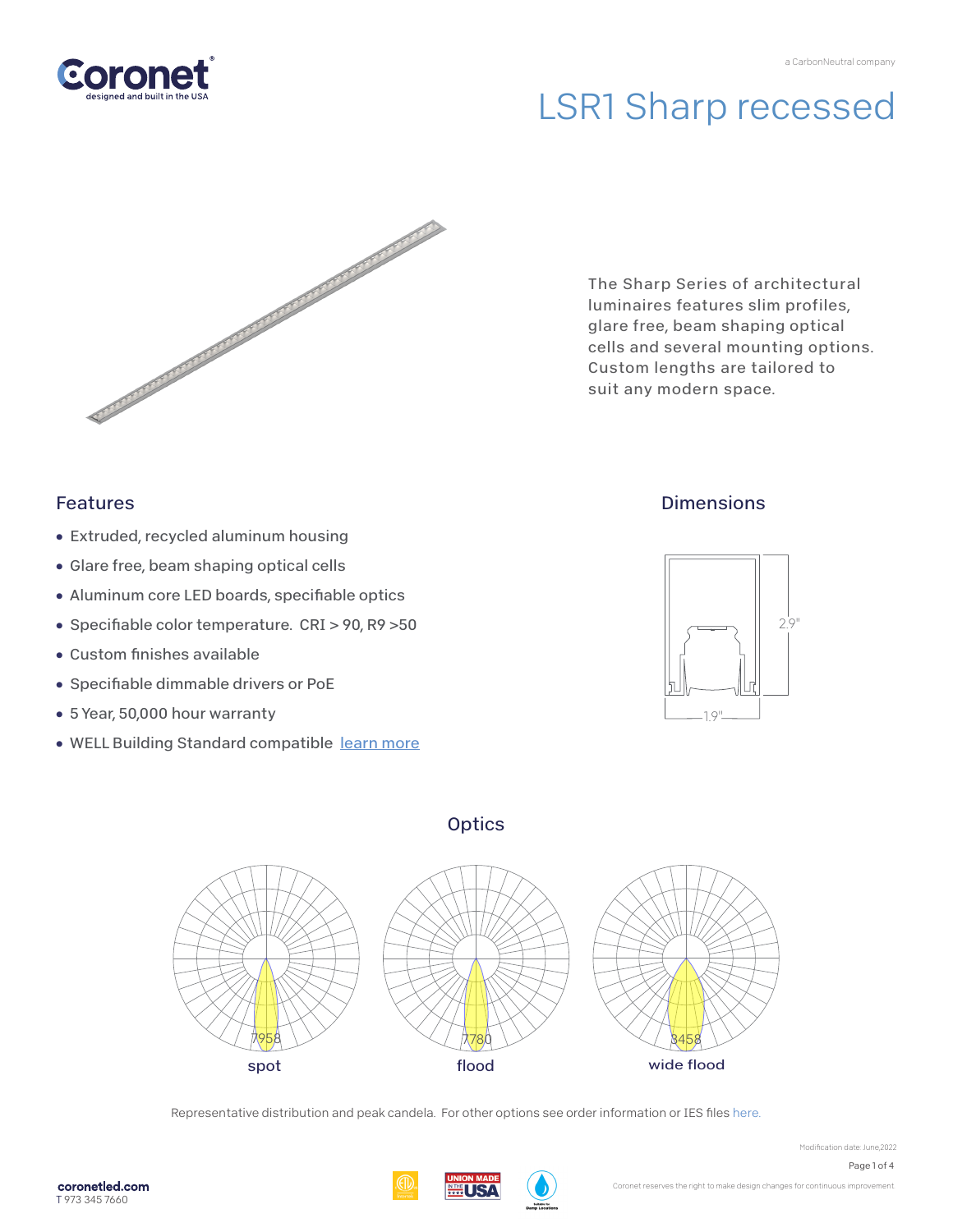

## LSR1 Sharp recessed

#### Ordering Information



Example: LSR1 SHARP - 8 - 35 - MED - UNV - DB - W - BLK - NT - FL - CCS - DAYCKT - NA

| $\mathbf{1}$<br><b>Fixture ID</b>                                        | $\overline{2}$<br>Length                                                                                                                                                                                                                                                                                                                                                                                                                                           | 3<br><b>Color Temperature</b>                                                                                                                                                                                                                                                      | Output<br>4 <sup>1</sup>                                                                                                                                                                                                                                                                                          |
|--------------------------------------------------------------------------|--------------------------------------------------------------------------------------------------------------------------------------------------------------------------------------------------------------------------------------------------------------------------------------------------------------------------------------------------------------------------------------------------------------------------------------------------------------------|------------------------------------------------------------------------------------------------------------------------------------------------------------------------------------------------------------------------------------------------------------------------------------|-------------------------------------------------------------------------------------------------------------------------------------------------------------------------------------------------------------------------------------------------------------------------------------------------------------------|
| <b>LSR1 SHARP</b>                                                        | $\overline{\mathbf{c}}$<br>2 ft<br>4<br>4 ft<br>8<br>8 ft<br>X'X''<br>Specify Length<br><sup>1</sup> Custom lengths available in 12" nominal increments                                                                                                                                                                                                                                                                                                            | 27<br>2700K/90 CRI<br>30<br>3000K/90 CRI<br>35<br>3500K/90 CRI<br>40<br>4000K/90 CRI                                                                                                                                                                                               | LOW<br>Low output<br><b>MED</b><br>Medium output<br><b>HIGH</b><br>High output<br><b>CUST</b><br>Custom output <sup>1</sup><br>'consult factory                                                                                                                                                                   |
| $5\phantom{a}$<br><b>Voltage</b>                                         | 6<br><b>Driver</b>                                                                                                                                                                                                                                                                                                                                                                                                                                                 | $7b -$<br><b>Finish</b><br>$7a -$                                                                                                                                                                                                                                                  | 8<br><b>Mounting</b>                                                                                                                                                                                                                                                                                              |
| Universal (120/277V)<br><b>UNV</b><br>347V<br>347V<br>Must use DB Driver | Standard 0-10V1%<br>DB<br><b>DB.1%</b><br>$0-10V$ $01%$<br>Reverse Phase 1% (120V only)<br>ELV <sup>2</sup><br>Forward phase (120V only)<br>TRI <sup>2</sup><br>LDE1<br>Lutron Digital EcoSystem<br>DALI-2 Driver<br><b>DALI</b><br><b>PoE</b><br>Power over Ethernet.<br>DMX <sup>1</sup><br><b>DMX512</b><br><sup>1</sup> Set to default address 001. RDM capable. Contact us for other<br>addressing needs.<br><sup>2</sup> For compatible dimmers, click here. | <b>7a</b> - Housing<br>W<br>White<br><b>BLK</b><br>Black<br>Custom Color<br>CC <sub>1</sub><br>7b - Louver<br>W<br>White<br><b>BLK</b><br>Black<br>'Custom Color. See finish options here.<br>White SJ cord and canopy provided; for other requests, see<br>section 12 to specify. | 9/16" Tee Grid<br>T.<br>T <sub>15</sub><br>15/16" Tee Grid<br>SG<br>Slot Grid/Interlude<br>F.<br>Flange<br>Mud-in Flange<br><b>NT</b><br><b>PM-X<sup>1</sup></b> Perimeter Mount<br>MW <sup>2</sup> Millwork<br>"X" denotes mounting type on opposite side of wall (eq<br>PM-NT).<br><sup>2</sup> Consult Factory |
| <b>Optics</b><br>9                                                       | <b>Sensors/Controls</b><br> 10                                                                                                                                                                                                                                                                                                                                                                                                                                     | 11<br><b>Circuit</b>                                                                                                                                                                                                                                                               | 12<br><b>Options</b>                                                                                                                                                                                                                                                                                              |
| SP<br>24° beam<br>FL.<br>30° beam<br><b>WFL</b><br>44° beam              | <b>NA</b><br>None<br><b>EIS</b><br>Enlighted sensor<br><b>WISM</b><br>Wattstopper occupancy<br>sensor<br>WISD<br>Wattstopper daylight<br>sensor<br>Acuity nLight module only<br><b>ACM</b><br>Acuity nLight sensor<br><b>ACS</b><br><b>CCS</b><br>Casambi module<br>Consult factory for other options.                                                                                                                                                             | <b>NA</b><br>None<br><b>EM120V</b><br><b>Emergency Pack</b><br><b>EM277V</b><br>Emergency Pack<br><b>EMCKT</b><br><b>Emergency Circuit</b><br><b>DAYCKT</b><br>Daylight Circuit                                                                                                    | <b>NA</b><br>None<br>6ft whips preinstalled<br>WH<br>Chicago Plenum<br>CP                                                                                                                                                                                                                                         |

#### **Performance**

| Output <sup>1</sup> |    | Watts/ft Lumens/ft |
|---------------------|----|--------------------|
| Low                 | 5  | 419                |
| Medium              |    | 609                |
| High                | 10 | 910                |

'Based on a typically configured 90 CRI, 3500K luminaire using one driver.

Custom outputs available. Please consult factory. For 4000K multiply by 1.05; for 3000K 0.96; for 2700K, 0.92.

#### Technical Information



clic[k here](https://coronetled.com/warranty-technical-info/) or scan QR code

Wiring diagrams, PoE and sensor details

Modification date: June.2022

Page 2 of 4





Coronet reserves the right to make design changes for continuous improvement.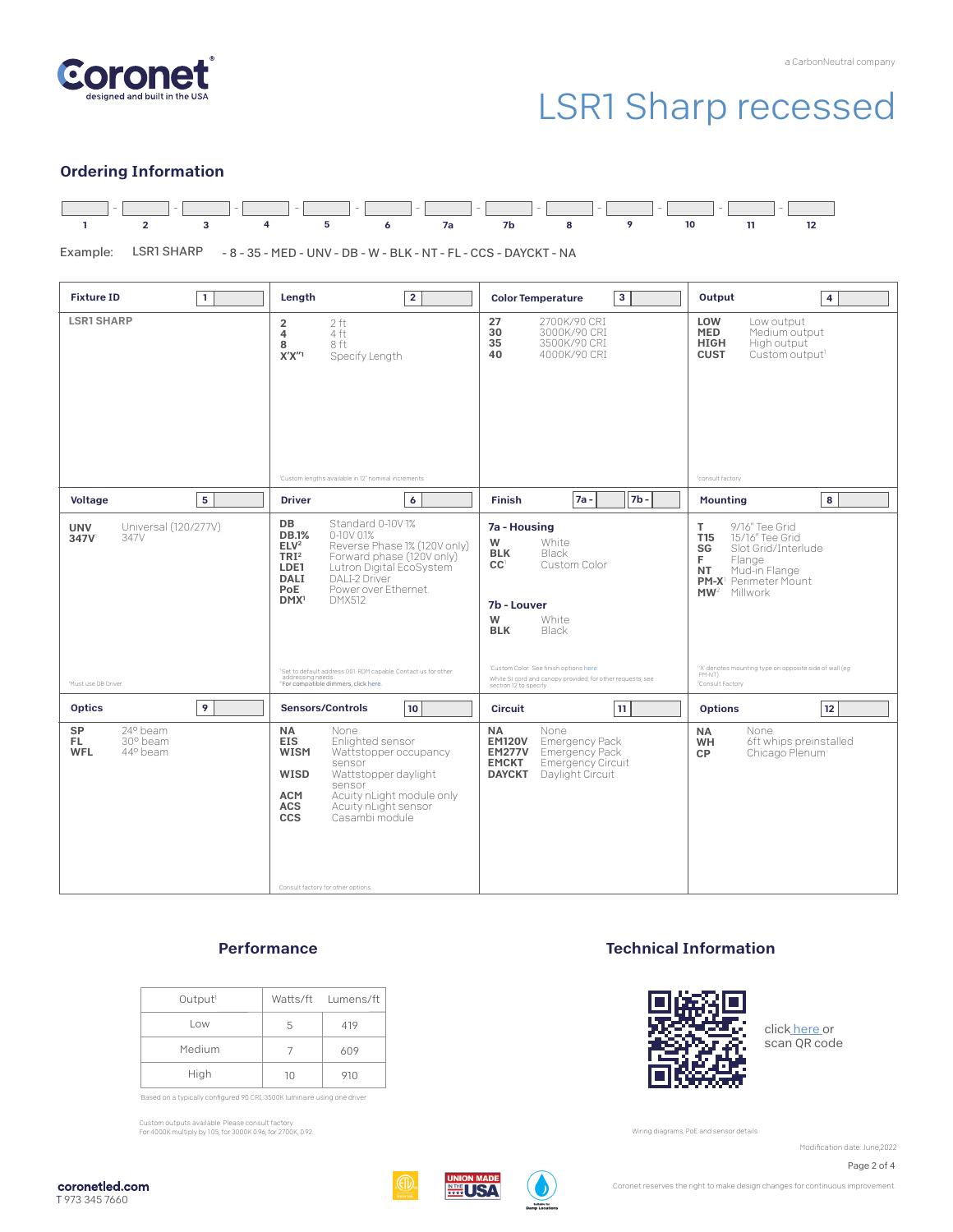

#### Drivers & Electrical

Remote, dimmable drivers are supplied in enclosures.

#### Emergency Back-Up

For fixtures three-feet or longer, a 4W remote emergency driver may be wired to 4ft sections. 7W, 10W, and 12W drivers are also available.

Emergency circuits for use with building generators are also available.

#### PoE (Power over Ethernet)

Compatible with virtually all PoE systems including Molex Coresync, Igor, Smartengine, Platformatics, and NuLED SPICEbox. Consult Factory for systems not listed, Se[e here](https://coronetled.com/warranty-technical-info/) for more info.

#### Finishes

All luminaires are finished in high quality polyester powder coating. Our standard color is white. Any RAL color may be specified.

#### **Weight**

6 lbs per foot

## LSR1 Sharp recessed

#### **Optics**

Glare free, beam shaping optical cells. Access inside the fixture isn't available after baffles are installed. For no trim or flanged fixtures, the baffle is shipped seperatly

from the main fixture, and is installed after the main one is.

#### Construction

Extruded, recycled aluminum housing with formed steel ends.

#### Joined runs

WIR.

Runs of any length\* may be specified and are comprised of multiple, factory-engineered, joined sections. Individually specified luminaires are not field joinable. \*Custom lengths available in 12" nominal increments



Representative joinery. For product specific details see installation guides or submittal drawings.